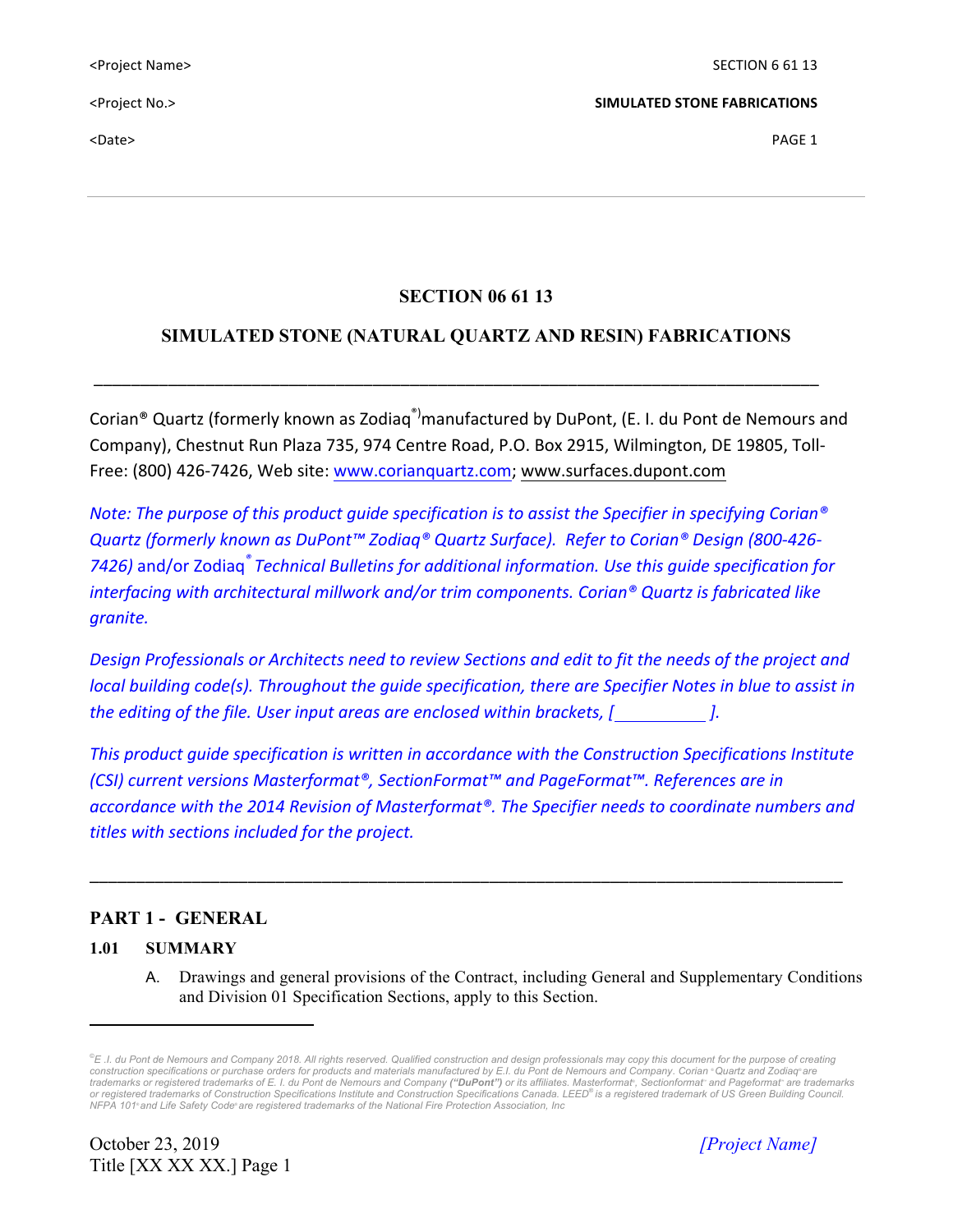$\blacktriangle$  PAGE 2  $\blacktriangleright$ 

**SIMULATED STONE FABRICATIONS** 

## **1.02 THIS SECTION INCLUDES, BUT IS NOT LIMITED TO, THE FOLLOWING HORIZONTAL AND TRIM QUARTZ SURFACING PRODUCT TYPES:**

- 1. Countertops
- 2. Countertops with integrated sinks and lavatory bowls
- 3. Countertops with undermount sinks and lavatory bowls
- 4. Countertops with drop-in sinks and lavatory bowls
- 5. Reception areas
- 6. Nurses stations
- 7. Vanity tops
- 8. Tabletops
- 9. Bar tops
- 10. Cold cafeteria surfaces
- 11. Hot cafeteria surfaces
- $12. \quad [$
- 
- 13. Other interior counter or surfacing applications as shown on drawings

#### **1.03 RELATED REQUIREMENTS**

- A. Section 01 81 13 Sustainable Design Requirements for additional LEED requirements
- B. Section 06 10 00 Rough Carpentry<br>C. Section 06 61 13 Simulated Stone I
- Section 06 61 13 Simulated Stone Fabrications
- D. Section 06 61 16 Solid Surfacing Fabrications
- E. Section 07 92 00 Joint Sealants
- F. Section 11 42 16 Food Preparation Surfaces
- G. Section 12 30 00 Casework
- H. Section 12 36 61 Simulated Stone Countertops
- I. Section 12 36 61.16 Solid Surfacing Countertops
- J. Section 12 36 61.19 Quartz Agglomerate Countertops
- K. Section 22 00 00 Plumbing
- L. Section 26 27 26 Wiring Devices

#### **1.04 REFERENCES**

- A. CSA B45/IAPMO ANSI Z124 (previously ANSI Z124.6 Plastic Sinks).
	- 1. CSA B45/IAPMO ANSI Z124 Section 5.7.1.3 Point Impact tests.
- B. ASTM C170 Standard Test Method for Compressive Strength of Dimension Stone.
- C. ASTM C370 Standard Test Method for Moisture Expansion of Fired Whiteware Products.
- D. ASTM C373 Standard Test Method for Water Absorption, Bulk Density, Apparent Porosity, and Apparent Specific Gravity of Fired Whiteware Products, Ceramic Tiles, and Glass Tiles.
- E. ASTM C501 Standard Test Method for Relative Resistance to Wear of Unglazed Ceramic Tile by the Taber Abraser.
- F. ASTM C1026 Standard Test Method for Measuring the Resistance of Ceramic Tile to Freeze-Thaw Cycling.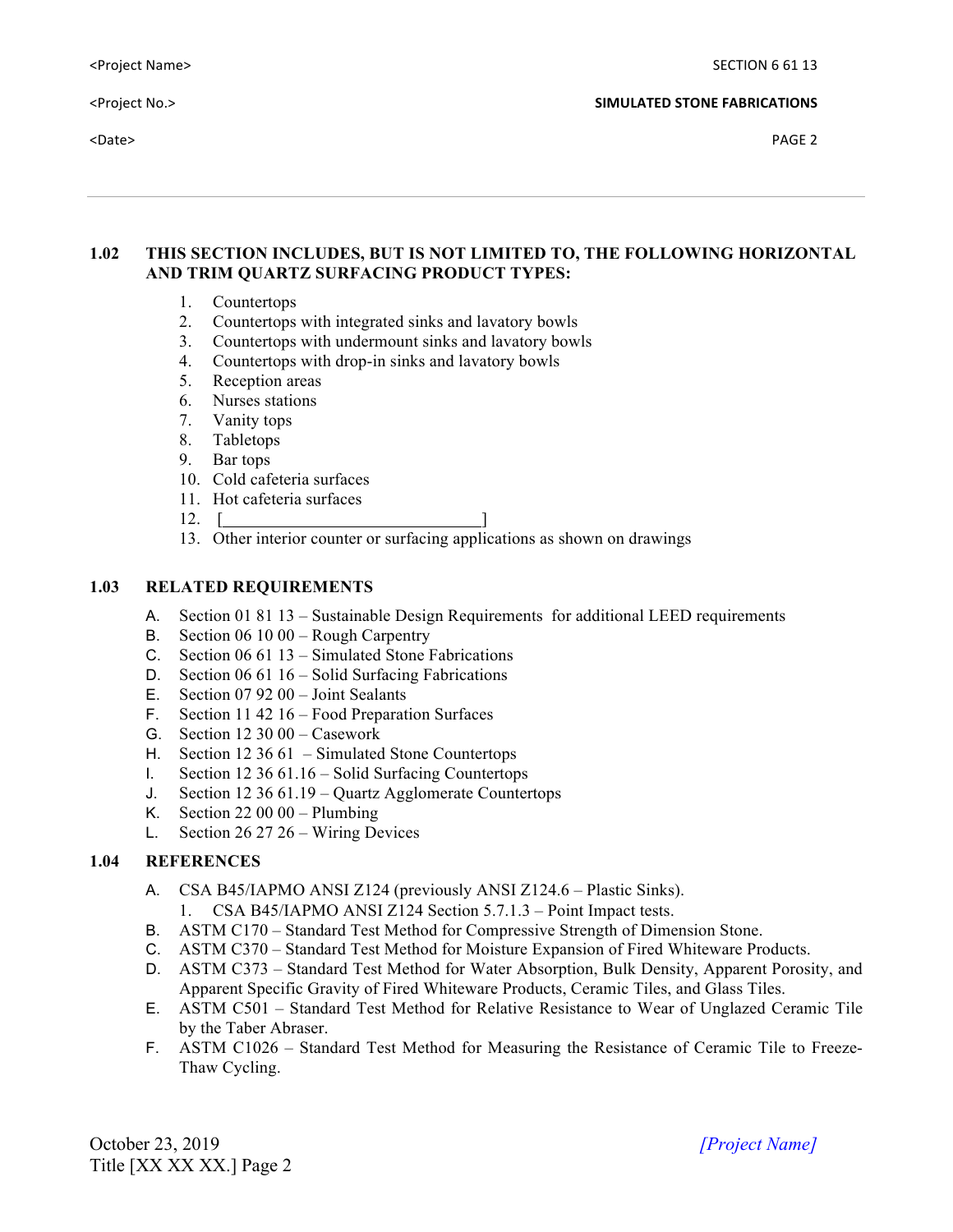- G. ASTM C1028 Standard Test Method for Determining the Static Coefficient of Friction of Ceramic Tile and Other Like Surfaces by the Horizontal Dynamometer Pull-Meter Method.
- H. ASTM D570 Standard Test Method for Water Absorption of Plastics.
- I. ASTM D696 Standard Test Method for Coefficient of Linear Thermal Expansion of Plastics Between -30°C and 30°C with a Vitreous Silica Dilatometer.
- J. ASTM D790 Standard Test Methods for Flexural Properties of Unreinforced and Reinforced Plastics and Electrical Insulating Materials.
- K. ASTM D792 Standard Test Methods for Density and Specific Gravity (Relative Density) of Plastics by Displacement.
- L. ASTM E84 Standard Test Method for Surface Burning Characteristics of Building Materials.
- M. ASTM G21 Standard Practice for Determining Resistance of Synthetic Polymeric Materials to Fungi.
- N. ASTM G22 Standard Practice for Determining Resistance of Plastics to Bacteria.
- O. CSA B45.5-11/IAPMO Z124-2011 Plastic Plumbing Fixtures.
- P. NEMA LD 3 High Pressure Decorative Laminates.
	- 1. NEMA LD 3-3.3 Light Resistance.
	- 2. NEMA LD 3-3.5 Boiling Water Resistance.
	- 3. NEMA LD 3-3.6 High Temperature Resistance.
	- 4. NEMA LD 3-3.8 Ball Impact Resistance.
- Q. NFPA (National Fire Protection Association) NFPA 101®, Life Safety Code®.
- R. NFPA 255 Standard Method of Test of Surface Burning Characteristics of Building Materials.
- S. ISO (International Organization for Standardization) ISO 14001 Environmental Management Systems.
- T. UL (Underwriters Laboratories) UL 723 Standard Test Method for Surface Burning Characteristics of Building Materials.
- U. ULC (Underwriters Laboratories of Canada) ULC/CAN-S102 Standard Method of Test for Surface Burning Characteristics of Building Materials and Assemblies.
- V. NSF (NSF International) NSF/ANSI Standard 51 Food Equipment Materials.
- W. New York City Construction Codes, Office of Technical Certification and Research, MEA (Materials and Equipment Acceptance), http://www1.nyc.gov/.
- X. UL Environment/GREENGUARD UL 2818 Standard for Chemical Emissions for Building Materials, Finishes and Furnishings, Section 7.1.
- Y. UL Environment/GREENGUARD UL 2818 Gold Standard for Chemical Emissions for Building Materials, Finishes and Furnishings, Section 7.1 and 7.2.
- Z. UL 2824 GREENGUARD Certification Program, Method For Measuring Microbial Resistance From Various Sources Using Static Environmental Chambers.
- AA. SCAQMD (South Coast Air Quality Management District) VOC (Volatile Organic Content) Rule 1168 for Adhesive and Sealant Applications
- BB. Star-K Kosher Certification (www.star-k.org).

# **1.05 SUBMITTALS**

- A. Submit product data for each type of product indicated.
	- 1. Submit manufacturer's product data on material characteristics, performance properties, fabrication instructions, installation instructions and maintenance instructions.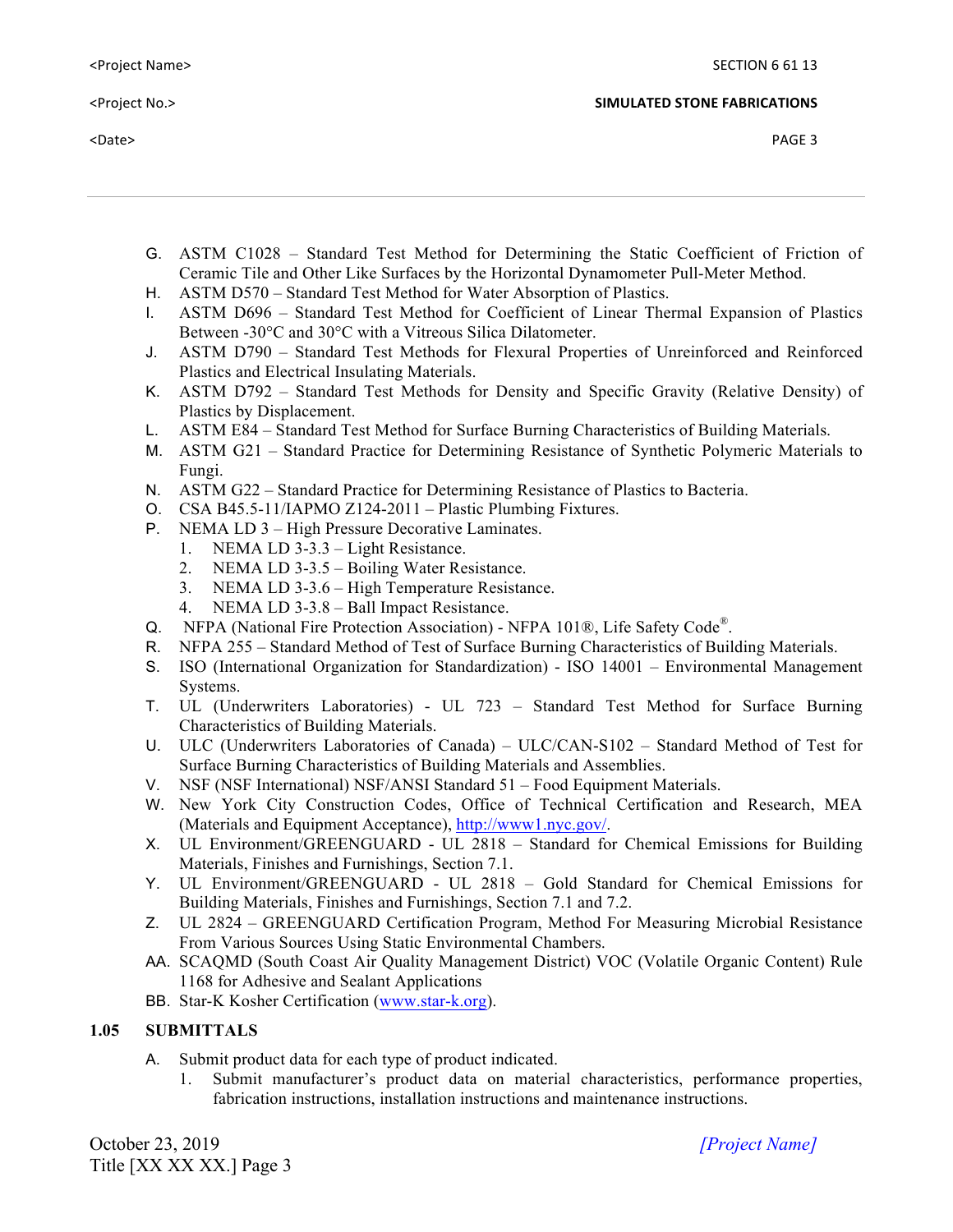- B. Shop drawings:
	- 1. Show location of each item; provide complete detailed and dimensioned plans and elevations, large-scale details, attachment devices and other components.
		- a. Show the following:
			- 1) Full-size details, edge details, attachments, etc.
			- 2) Locations and sizes of furring, blocking, including concealed blocking and reinforcement specified in other Sections.
			- 3) Fabrication details for brackets.
			- 4) Locations and sizes of cutouts and holes for plumbing fixtures, faucets, soap dispensers, waste receptacle and other items installed in quartz surface.
			- 5) Locations and sizes of cutouts for sink installation and lavatory installation.
			- 6) Type of sealant.
			- 7) Type of adhesive.
			- 8) Seam locations.
- C. Samples:
	- 1. For each type of product indicated:
		- a. Submit minimum 2-inch-by-2-inch sample in specified color. For viewing pattern or veining, submit minimum 4-inch-by-4-inch samples.
		- b. Cut sample and seam together for representation of seaming techniques.
		- c. Indicate full range of color and pattern variation.
		- d. Approved samples will be retained as a standard for work.
- D. Product data:
	- 1. Indicate product description, fabrication information and compliance with specified performance requirements.
- E. Sustainable Design Reporting:
	- 1. Provide documentation from manufacturer of the amounts of pre-consumer and/or postconsumer recycled content for products.
	- 2. Provide documentation from manufacturer showing manufacturing locations for products manufactured and sourced within 500 miles of project site.
	- 3. Provide documentation from manufacturer that products meet or exceed emissions guidelines for volatile organic compounds (VOCs).
	- 4. Provide documentation from manufacturer indicating that adhesives and sealants applied on project site meet or exceed emissions guidelines for volatile organic compounds (VOCs) and comply with SCAQMD Rule #1168.
- F. LEED Submittals:
	- 1. LEED® 2009, Credits MR Credit 4 Recycled Content.
		- a. Provide documentation for cost of products having recycled content indicating percentages by weight of post-consumer plus 1/2 of pre-consumer content.
	- 2. LEED® 2009, Credits MR Credit 5 Regional Materials.
		- a. Provide documentation showing manufacturing locations and origins of materials for products manufactured and sourced within 500 miles of project location. The point of manufacture is place of final assembly of components. Provide documentation for cost of materials or products that have been extracted, harvested or recovered and regionally manufactured within 500 miles of the project site.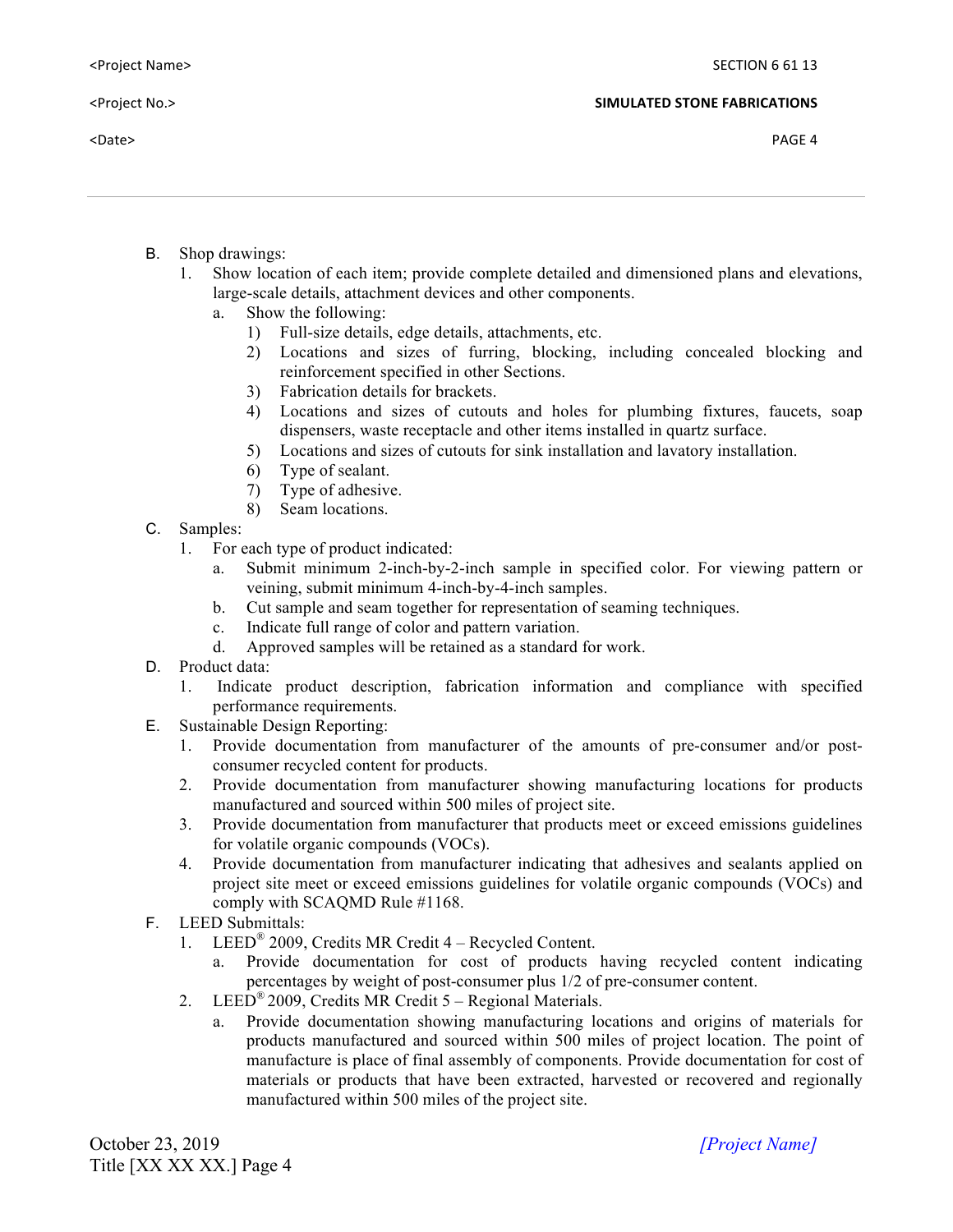- 3. LEED® 2009, Credits MR Credit 4.1– Low-Emitting Materials Adhesives and Sealants,
	- a. Provide documentation from manufacturers indicating that adhesives and sealants applied on project site meet or exceed emissions guidelines for volatile organic compounds (VOCs) and comply with SCAQMD Rule #1168.
- 4. LEED® NC v4, EQ: Indoor Environmental Quality, EQ Credit: Low-Emitting Materials.
	- a. Provide documentation from manufacturers that products meet or exceed emissions guidelines for volatile organic compounds (VOCs).
	- b. Provide documentation from manufacturers that adhesives and sealants meet or exceed emissions guidelines for volatile organic compounds (VOCs) and comply with SCAQMD Rule #1168.
- 5. LEED® NC v4, MR Credit: Building Product Disclosure and Optimization Material Ingredients.
	- a. Option 1. Material Ingredient Reporting.
		- 1) Provide manufacturer's HPD (Health Product Declaration).
- 6. LEED® NC v4, MR Credit: Building Product Disclosure and Optimization Sourcing of Raw Materials.
	- a. Option 1. Raw Material Source and Extraction Reporting.
	- 1) Provide manufacturer's CSR (Corporate Sustainability Report)
	- b. Option 2. Leadership Extraction Practices.
		- 1) Provide documentation from manufacturer of the amounts of pre-consumer and post-consumer recycled content for products specified.
- 7. LEED® NC v4, MR Credit: Building Product Disclosure and Optimization.
	- a. Option 1. Environmental Product Declaration (EPD)
		- 1) Provide manufacturer's EPD (Environmental Product Declaration)
- G. Fabricator/installer qualifications:
	- 1. Provide copy of certification number.
- H. Certificates: Certify that products meet or exceed requirements.
	- 1. UL Environment– GREENGUARD and GREENGUARD Gold, current low emitting VOC certification of quartz surface and solid surface products.
	- 2. UL Environment– GREENGUARD and GREENGUARD Gold, current low emitting VOC certification for manufacturer's recommended adhesive and/or sealant.
	- 3. UL Environment Mold Resistance Certification in accordance with UL 2824.
- I. Fire test response characteristics:
	- 1. United States Provide Class A surface burning characteristics as determined by testing products per UL 723 (ASTM E 84, NFPA 255) or another testing and inspecting agency acceptable to authorities having jurisdiction.
		- a. Flame Spread Index: 25 or less.
		- b. Smoke Developed Index: 450 or less.
	- 2. Canada Provide with surface burning characteristics as determined by testing products by UL Canada per ULC S102 or another testing and inspecting agency acceptable to authorities having jurisdiction.
- J. Maintenance data:
	- 1. Submit manufacturer's care and maintenance data.
	- 2. Include in project closeout documents.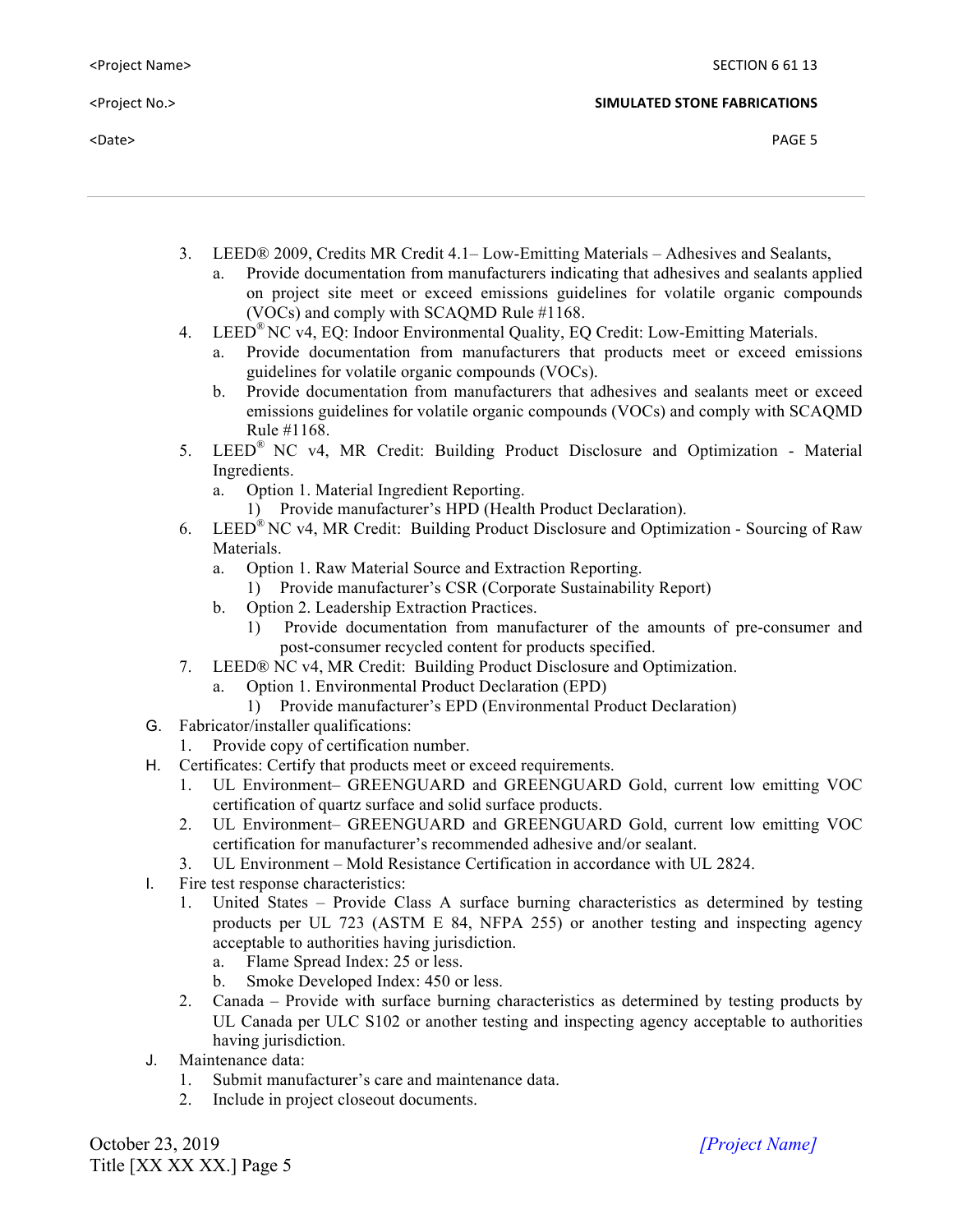#### $\blacktriangle$  PAGE 6  $\blacktriangleright$  PAGE 6

#### **SIMULATED STONE FABRICATIONS**

#### **1.06 QUALITY ASSURANCE**

- A. Qualifications:
	- a. Shop employs skilled workers who custom fabricate products similar to those required for this project and whose products have a record of successful in-service performance.
- B. Fabricator/installer qualifications:
	- 1. Work of this section shall be by a certified fabricator/installer, certified in writing by the manufacturer or designated representative.
- C. Allowable tolerances:
	- 1. Variation in component size:  $\pm 1/8$  inch (3 mm) over a 10 foot length.
	- 2. Location of openings:  $\pm 1/8$  inch (3 mm) from indicated location.
	- 3. Minimum of 1/16 inch and a maximum of 1/8 inch (3 mm) clearance between quartz surfaces and each wall.
- D. Coordination drawings:
	- 1. Shall be prepared indicating:
		- a. Plumbing work.
		- b. Electrical work.
		- c. Miscellaneous steel for the general work.
		- d. Indicate location of all walls (rated and non-rated), blocking locations and recessed wall items, etc.
	- 2. Content:
		- a. Project-specific information, drawn accurately to scale.
		- b. Do not base coordination drawings on reproductions of the contract documents or standard printed data.
		- c. Indicate dimensions shown on the contract drawings and make specific note of dimensions that appear to be in conflict with submitted equipment and minimum clearance requirements.
		- d. Provide alternate sketches to designer for resolution of such conflicts.
			- 1) Minor dimension changes and difficult installations will not be considered changes to the contract.
	- 3. Drawings shall:
		- Be produced in  $1/2$  inch scale for all fabricated items.
	- 4. Drawings must be complete and submitted to the architect within 60 days after award of contract for record only.
		- a. No review or approval will be forthcoming.
		- b. Coordination drawings are required for the benefit of contractor's fabricators/installers as an aid to coordination of their work to eliminate or reduce conflicts that may arise during the installation of their work.
- E. Job mock-up:
	- 1. Prior to fabrication of architectural millwork, erect sample unit to further verify selections made under sample submittals and to demonstrate the quality of materials and execution.
	- 2. Mock-up shall be [\_\_\_\_\_\_\_\_\_\_\_].
	- 3. Build the mock-up to comply with the contract documents and install in a location as directed by the architect.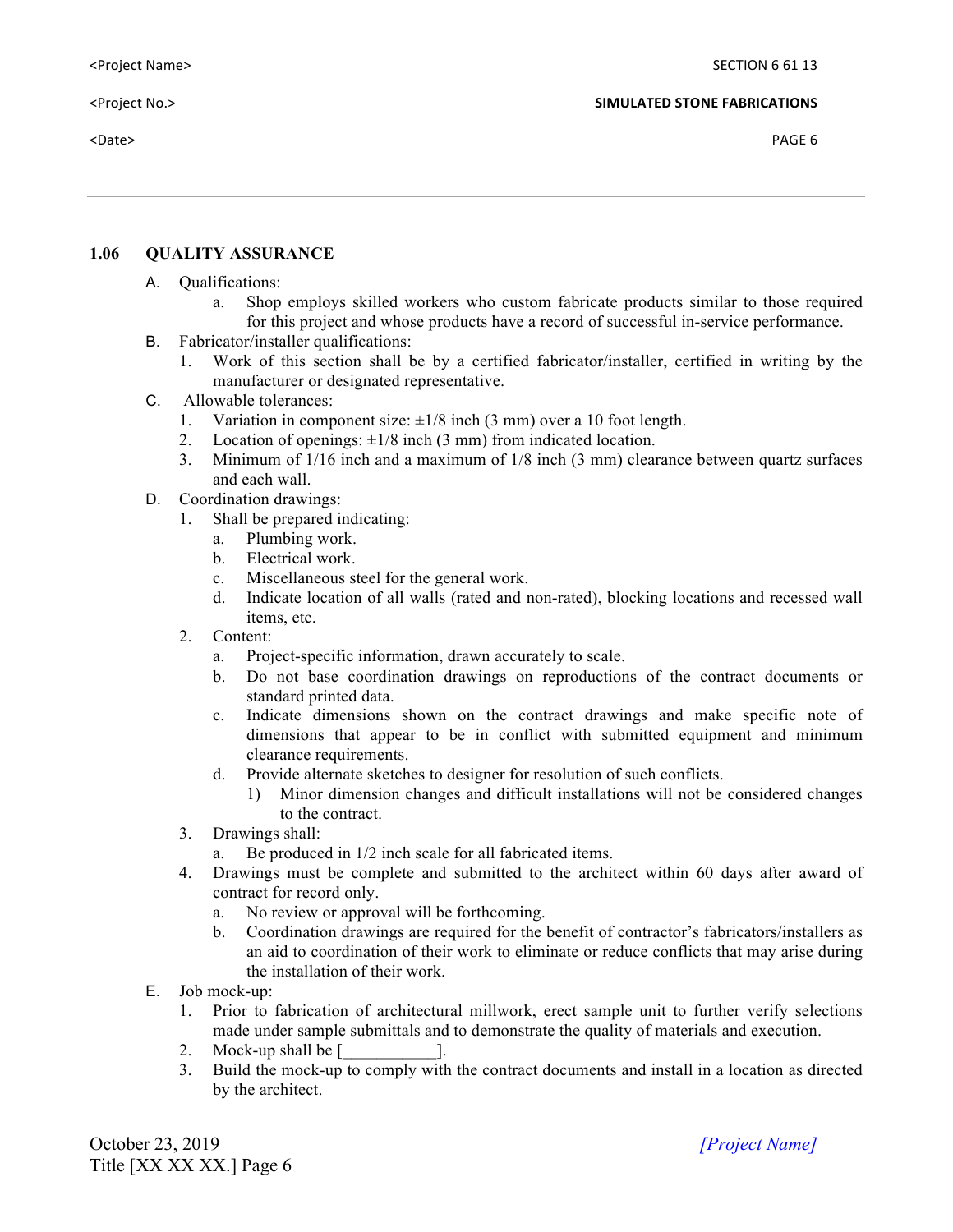- 4. Notify the architect two weeks in advance of the date of when the mock-up will be delivered.
- 5. Should mock-up not be approved, re-fabricate and reinstall until approval is secured.
- 6. Remove rejected units from project site.
- 7. Mock-up, once approved, may become a part of the project and serve as a standard for judging quality of all completed units of work.
- F. Pre-installation conference:
	- 1. Conduct conference at project site to comply with requirements in Division 1.

# **1.07 DELIVERY, STORAGE AND HANDLING**

- A. Deliver no components to project site until areas are ready for installation.
- B. Store components indoors in clean and dry area prior to installation.
- C. Handle materials to prevent damage to finished surfaces.
- D. Follow manufacturer's safe handling and storage recommendations.
- E. Provide protective coverings to prevent physical damage or staining following installation for duration of project.

## **1.08 WARRANTY**

- A. Provide manufacturer's 10-year warranty.
- B. Damage caused by physical or chemical abuse or damage from excessive heat will not be warranted.

#### **1.09 MAINTENANCE**

A. Provide maintenance requirements as specified by the manufacturer.

# **PART 2 - PRODUCTS**

# **2.01 MANUFACTURERS**

- A. Contract Documents are based on products manufactured by DuPont (E. I. du Pont de Nemours and Company). Provide Corian® Quartz, formerly known as Zodiaq® (basis of design) subject to compliance with the requirements.
	- a. Address: Corian® Design, Corian® Quartz, Chestnut Run Plaza 735, 974 Centre Road, P.O. Box 2915, Wilmington, DE 19805.
	- b. Phone: (800) 426-7426.
	- c. Website: www.surfaces.dupont.com; www.corianquartz.com.
	- d. Subject to compliance with the requirements, provide the following product: quartz surface from Corian® Design (basis of design).
- B. Substitutions: Not permitted.

# **2.02 MATERIALS**

- A. Material:
	- 1. Corian<sup>®</sup> Quartz material composed of  $\sim$ 93 % natural quartz with pigments and resin.
	- 2. Corian®Quartz Terra Collection product composed of pre-consumer and/or post-consumer glass, natural quartz, pigments and resin.
	- 3. Material shall have minimum physical and performance properties as specified.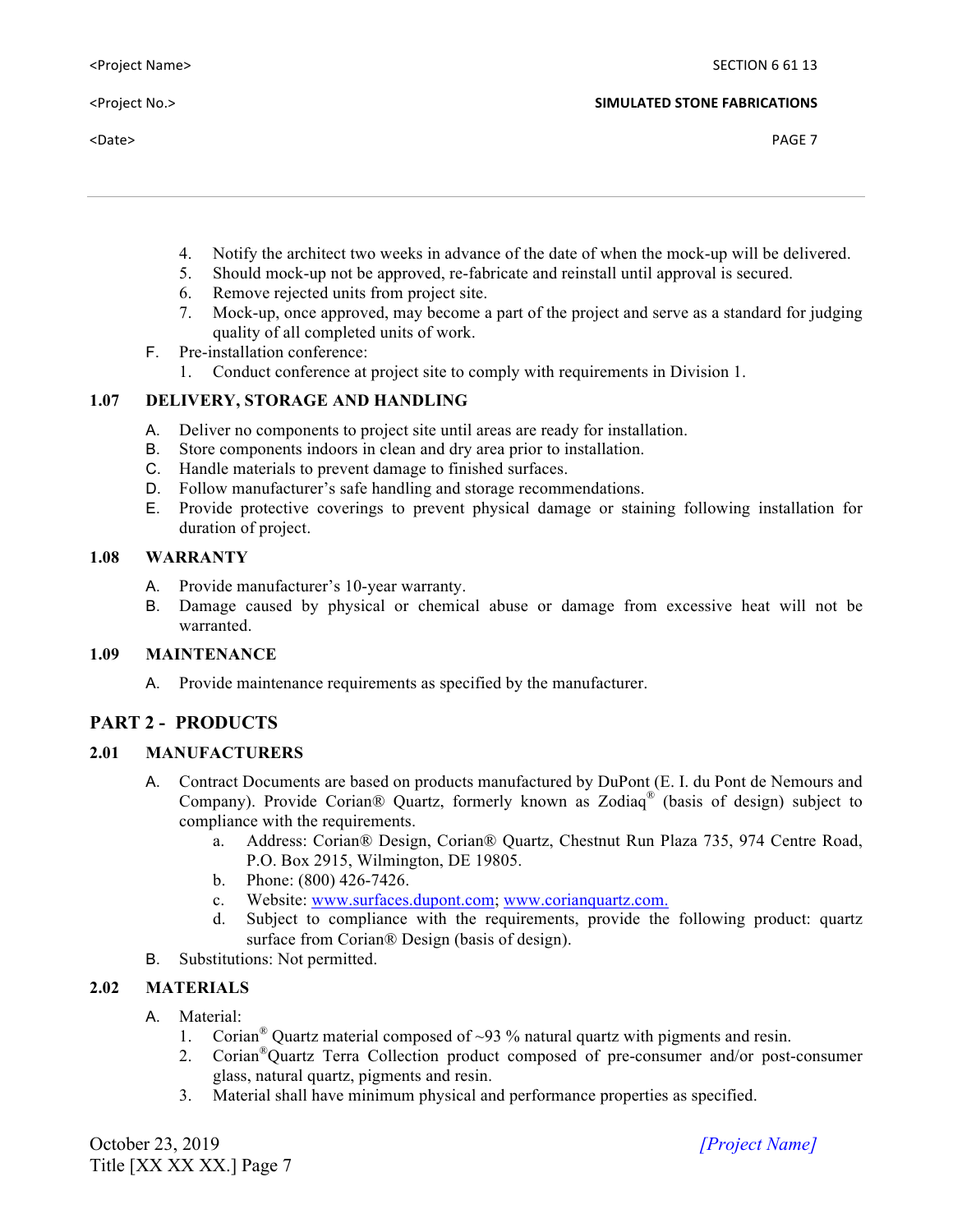**SIMULATED STONE FABRICATIONS** 

- B. Thickness:
	- 1. 2 cm (3/4 inch).
	- 2. 3 cm (1-1/8 inch).
- C. Edge treatment:
	- 1. Exposed Edge
		- a.  $\lceil$   $\rceil$
		- $\mathbf b$ .
		- c.  $\lceil$   $\rceil$
		- d. As indicated.
	- 2. Appliance Edge.
		- a. Finished.
		- b. Not Finished.
- D. Seam width:

1. 1/16 inch nominal unless otherwise specified.

- E. Sink mounting:
	- 1. Integrated.
	- 2. Undermount.
	- 3. Drop in.
- F. Backsplash:
	- 1. Applied.
- G. Endsplash:
	- 1. Applied.
- H. Corian® Quartz Performance Properties (TYPICAL RESULTS):

| 1.  | Flexural Strength                                       | $> 5,300 \,\mathrm{psi}$           | ASTM D790                    |
|-----|---------------------------------------------------------|------------------------------------|------------------------------|
| 2.  | <b>Flexural Modulus</b>                                 | 5.3-5.7 X 106 psi                  | ASTM D790                    |
| 3.  | Compression Strength (Dry)                              | 27,300 psi                         | ASTM C170                    |
| 4.  | Compression Strength (Wet)                              | 24,400 psi                         | ASTM C170                    |
| 5.  | Hardness                                                | 7                                  | <b>Mohs Hardness Scale</b>   |
| 6.  | Thermal Expansion                                       | $1.45$ x 10-5 meter/meter deg C    | ASTM D696                    |
| 7.  | Thermal Expansion                                       | $2.61 \times 10-5$ inch/inch deg F | ASTM D696                    |
| 8.  | Colorfastness                                           | Passes                             | NEMALD 3-3.3                 |
| 9.  | Gloss $(60^{\circ}$ Gardner)                            | $45 - 50$                          | ANSI Z124                    |
| 10. | Wear and Cleanability                                   | Passes                             | CSA B45.5-11/IAPMO Z124-2011 |
| 11. | <b>Stain Resistance</b>                                 | Passes                             | CSA B45.5-11/IAPMO Z124-2011 |
| 12. | <b>Fungal Resistance</b>                                | No observed growth on product      | ASTM G 21                    |
|     | 13. Bacterial Resistance                                | No observed growth on product      | ASTM G 22                    |
|     | 14. High Temperature Resistance None to slight effect   |                                    | <b>NEMA LD 3-3.6</b>         |
|     | Temperature, 356 deg F<br>a.                            |                                    |                              |
| 15. | <b>Boiling Water Resistance</b>                         | None to slight effect              | NEMA LD 3-3.5                |
|     | 16. Freeze-Thaw Cycling                                 | Unaffected                         | ASTM C1026                   |
| 17. | Point Impact                                            | Passes                             | ANSI Z124.6.4.2              |
|     | 18. Ball Impact Resistance                              | No failure at 164 inches           | NEMA LD 3-3.8                |
|     | Slabs, No fracture, $1/2$ lb. ball – 2cm and 3 cm<br>a. |                                    |                              |
| 19. | Static Coefficient of Friction 0.89 (Dry), 0.61 (Wet)   |                                    | ASTM C1028                   |
|     |                                                         |                                    |                              |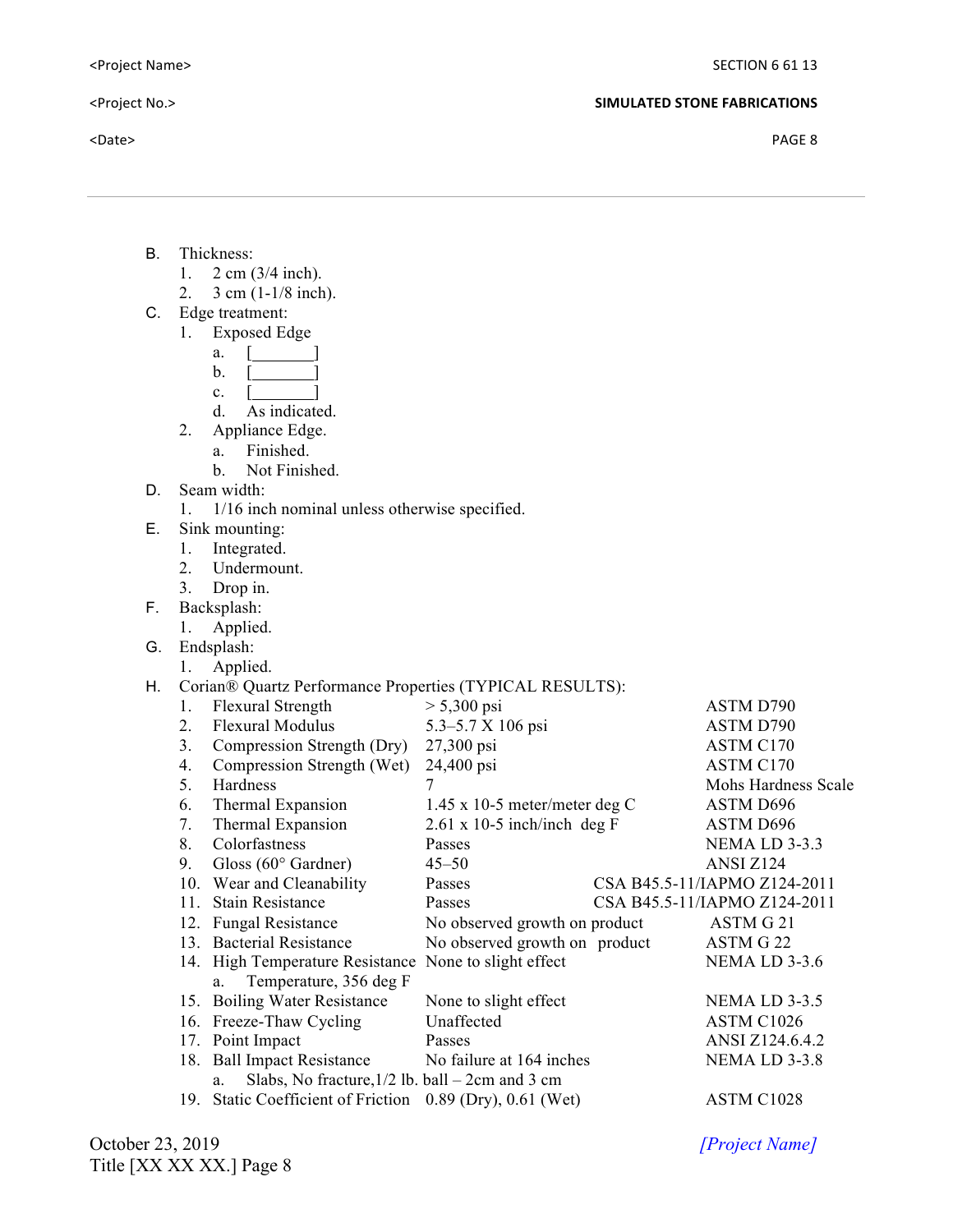#### **SIMULATED STONE FABRICATIONS**

| 20. Abrasion Resistance                                           | 139                    | ASTM C501                  |  |  |
|-------------------------------------------------------------------|------------------------|----------------------------|--|--|
| 21. Density                                                       | $2.4$ g/cm3            | ASTM D792                  |  |  |
| 22. Water Absorption, Long-term                                   | $0.12\%$               | ASTM C373                  |  |  |
| 23. Water Absorption, Short                                       | $< 0.04\%$             | ASTM C373                  |  |  |
| 24. Moisture Expansion                                            | $< 0.01\%$ average     | ASTM C370                  |  |  |
| 25. Flammability                                                  | Class A, all colors    | NFPA 101® Life Safety Code |  |  |
| 26. Flame Spread Index                                            | FSI 0 for 3 cm         | UL 723                     |  |  |
| 27. Flame Spread Index                                            | $FSI \leq 5$ for 2 cm  | UL 723                     |  |  |
| 28. Smoke Developed Index                                         | $SDI \leq 40$ for 3 cm | UL 723                     |  |  |
| 29. Smoke Developed Index                                         | $SDI \le 75$ for 2 cm  | UL 723                     |  |  |
| 30. Flame Spread Value                                            | $0$ for $3$ cm         | CAN/ULC-S102               |  |  |
| 31. Flame Spread Value                                            | 5 for 2 cm             | CAN/ULC-S102               |  |  |
| 32. Smoke Developed Value                                         | 10 for $3 \text{ cm}$  | CAN/ULC-S102               |  |  |
| 33. Smoke Developed Value                                         | $50$ for 2 cm          | CAN/ULC S102               |  |  |
| 34. Nominal Thickness                                             | 2 cm and 3 cm          |                            |  |  |
| 35. Nominal Weight per square foot for 2cm thickness is 10 pounds |                        |                            |  |  |

36. Nominal Weight per square foot for 3cm thickness is 15 pounds

- I. CORIAN<sup>®</sup> QUARTZ (ZODIAQ<sup>®</sup>) CERTIFICATIONS and APPROVALS:
	- 1. New York City Material Equipment Acceptance Number for DuPont™ Zodiaq® is 431-00-M.
	- 2. NSF/ANSI Standard 51, Listed by NSF.
	- 3. UL Environment/GREENGUARD Certified.
	- 4. UL Environment/GREENGUARD Gold Certified.
	- 5. UL 2824 Mold Resistant.
	- 6. Kosher, Listed by Star-K.

### **2.03 ACCESSORY PRODUCTS**

- A. Mounting Adhesives:
	- 1. 100 percent Silicone Sealant.
- B. Seam Adhesive:
	- 1. Corian® Joint Adhesive to create color-coordinated seam.
- C. Sink/bowl mounting hardware:
	- 1. Manufacturer's approved sink setters, bowl clips and fasteners for attachment of undermount sinks/bowls.

# **2.04 FABRICATION**

- A. Fabricate components to greatest extent practical to sizes and shapes indicated, in accordance with approved shop drawings and manufacturer's printed instructions and technical bulletins.
- B. Form joints between components using manufacturer's standard joint adhesive.
	- a. Reinforce as required.
	- 2. Provide factory cutouts for plumbing fittings and bath accessories as indicated on the drawings.
	- 3. Rout and finish component edges with clean, sharp returns.
	- 4. Rout cutouts, radii and contours to template.
- C. Smooth edges.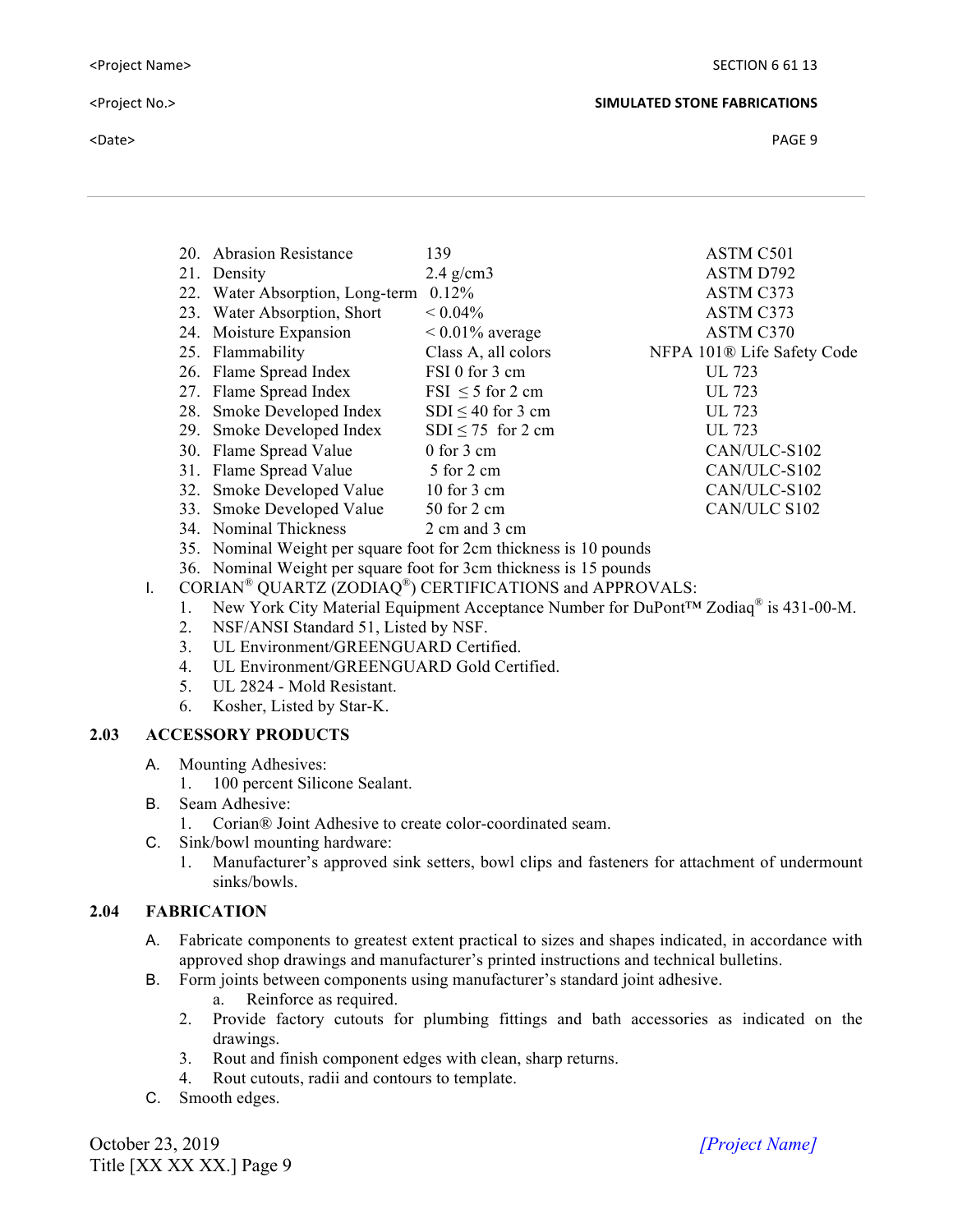$\epsilon$ Date> PAGE 10

## **2.05 FINISHES**

- A. Select from the manufacturer's standard color chart.
	- 1. Color:
		- a. [ ] b.  $[$   $]$

# **PART 3 - EXECUTION**

# **3.01 INSTALLATION**

- A. General
	- 1. Install countertop materials in accordance with manufacturer's instructions.
	- 2. Additional weight from attached sink or lavatory will affect maneuverability of tops during transportation and installation.
	- 3. Carefully plan work to avoid damaging finished tops during transportation and installation.
- B. Install components plumb and level, in accordance with approved shop drawings and product installation details.
	- 1. Tops:
		- a. Flat and true to within 1/8 inch (3 mm) of a flat surface over a 10-foot length.
		- b. Allow a minimum of  $1/16$  inch to a maximum of  $1/8$  inch  $(3 \text{ mm})$  clearance between surface and each wall.
		- c. Form field joints using manufacturer's recommended adhesive (Corian® Joint Adhesive), with joint widths no greater than  $1/8$  inch (3 mm) in finished work.
		- d. Keep components and hands clean when making joints.
- C. Sinks/Lavatory Bowls:
	- 1. Adhere undermount sinks/lavatory bowls to countertops using manufacturer's recommended adhesive and mounting hardware.
	- 2. Adhere drop-in sinks/bowls to countertops using silicone sealant and manufacturerrecommended adhesives.
- D. Provide backsplashes and endsplashes as indicated on the drawings.
	- 1. Adhere to countertops using silicone sealant.
		- a. Keep components and hands clean when working with silicone sealant.

# **3.02 CONNECTIONS:**

- A. Make plumbing connections in accordance with Division 22.
- B. Make electrical connections in accordance with Division 26.

## **3.03 CLEANING AND PROTECTION**

- A. Keep components and hands clean during installation.
- B. Remove adhesives, sealants and other stains in accordance with manufacturer's instructions.
	- 1. Clean exposed surfaces in accordance with manufacturer's instructions.
	- 2. Components shall be clean on date of substantial completion.
		- a. Protect surfaces from damage until date of substantial completion.
	- 3. Replace or repair damaged work in a satisfactory manner.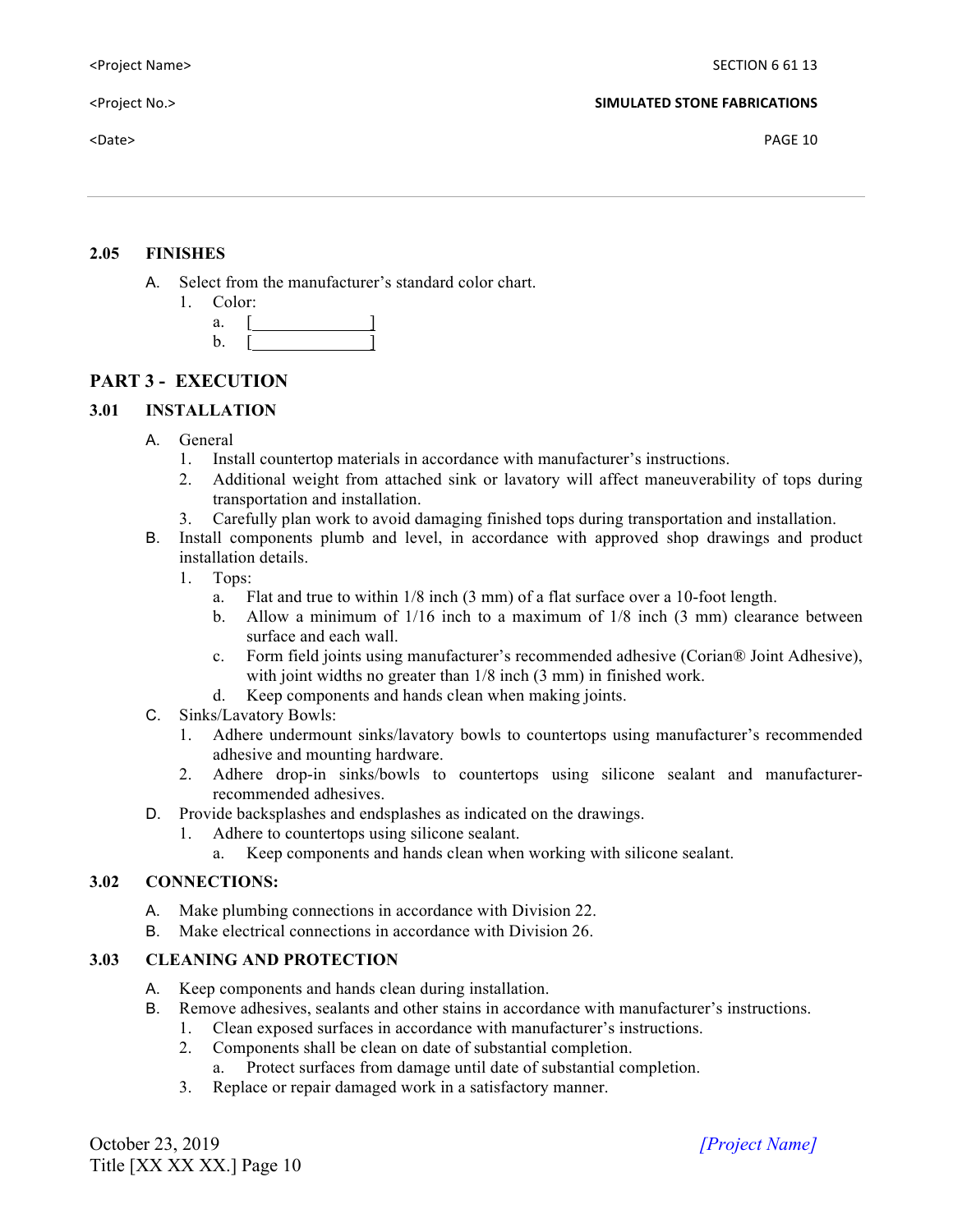#### **SIMULATED STONE FABRICATIONS**

 $\epsilon$ Date> PAGE 11

#### **3.04 SCHEDULE**

- A. Countertops:
	- 1. Location: [
	- 2. Quartz surface is adhesively joined with exposed seams.
		- a. Color: [ <u>]</u>
		- b. Vertical Thickness [
		- c. Horizontal Thickness [
		- d. Edge Details [ ]
		- e. Backsplash [ ]
		- f. Sidesplash [ ]
		- g. Sink [ ]
- A. Countertops with integrated Corian<sup>®</sup> Solid Surface sinks:
	- 1. Location: [
	- 2. Follow manufacturer's recommendations to obtain a smooth transition between adhesively joined top and sink.
	- 3. Quartz surface is adhesively joined with exposed seams.
		- a. Color: [ ]
		- b. Vertical Thickness [1988]
		- c. Horizontal Thickness [
		- d. Edge Details [ ]
		- e. Backsplash [*Macksplash* [*Macksplash* [*Macksplash* [*Macksplash* [*Macksplash* [*Macksplash* ]
		- f. Sidesplash [ ]
		- g. Sink  $\lceil$
- B. Countertops with undermount sinks:
	- 1. Location: [ ]
	- 2. Quartz surface is adhesively joined with exposed seams.
		- a. Color: [ ]
		- b. Vertical Thickness [
		- c. Horizontal Thickness [
		- d. Edge Details [ ]
		- e. Backsplash [*1820*]
		- f. Sidesplash [ ]
		- g. Sink [ ]
- C. Countertops integrated undermount Corian® Solid Surface lavatory bowls:
	- 1. Location: [ ]
	- 2. Follow manufacturer's recommendations to obtain a smooth transition between adhesively joined top and lavatory bowl.
	- 3. Quartz surface is adhesively joined with exposed seams.
		- a. Color: [ ]
		- b. Vertical Thickness [ ]
		- c. Horizontal Thickness [*1888]*
		- d. Edge Details [ ]
		- e. Backsplash [ ]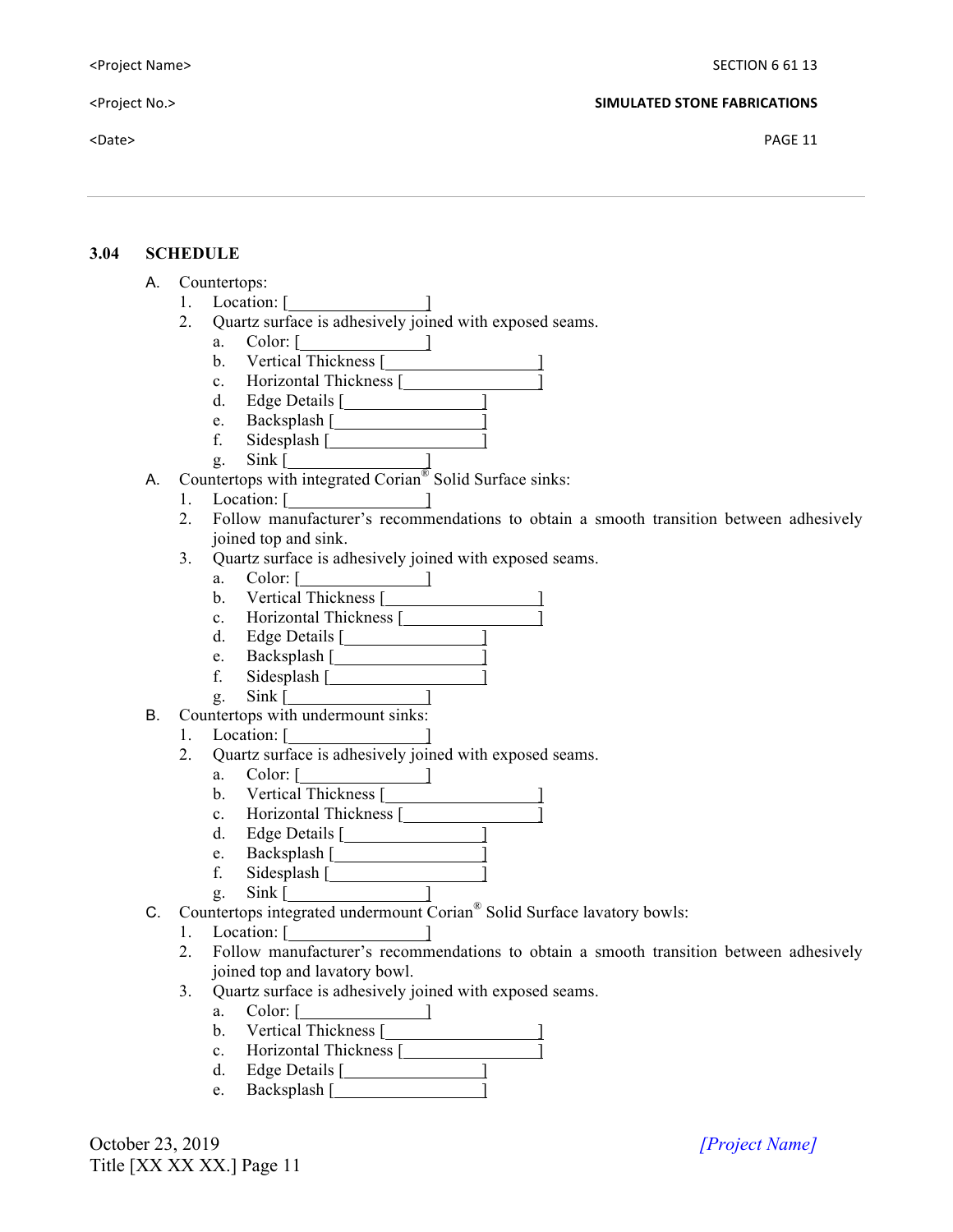$\blacktriangle$  Date> PAGE 12

- f. Sidesplash [ ]
- D. Countertops with undermount lavatory bowls:
	- 1. Location: [ ]
	- 2. Quartz surface is adhesively joined with exposed seams.
		- a. Color: [ ]
		- b. Vertical Thickness [1988]
		- c. Horizontal Thickness [
		- d. Edge Details [ ] e. Backsplash [ ]
		- f. Sidesplash [ ]
		- g. Sink [ ]
- E. Reception areas:
	- 1. Location:  $\begin{bmatrix} \end{bmatrix}$ 
		- 2. Quartz surface is adhesively joined with exposed seams.
			- a. Color: [ ]
			- b. Vertical Thickness [1988]
			- c. Horizontal Thickness [
			- d. Edge Details [
- F. Nurses station:
	- 1. Location: [**will**
	- 2. Quartz surface is adhesively joined with exposed seams.
		- a. Color: [2000]
		- b. Vertical Thickness [
		- c. Horizontal Thickness [
		- d. Edge Details [*\_\_\_\_\_\_\_\_\_\_\_\_\_\_*]
		- e. Backsplash [ ]
		- f. Sidesplash [ ]
- A. Table tops:
	- 1. Location: [ ]
	- 2. Quartz surface is adhesively joined with exposed seams.
		- a. Color: [ ]
		- b. Vertical Thickness [
		- c. Horizontal Thickness [ ]
		- d. Edge Details [ ]
		- e. Backsplash [ ]
		- f. Sidesplash  $\lceil$
- A. Bar tops:
	- 1. Location: [ ]
	- 2. Quartz surface is adhesively joined with exposed seams.
		- a. Color: [ ]
		- b. Vertical Thickness [ ]
		- c. Horizontal Thickness [
		- d. Edge Details [*\_\_\_\_\_\_\_\_\_\_\_\_\_\_* ]
		- e. Backsplash [ ]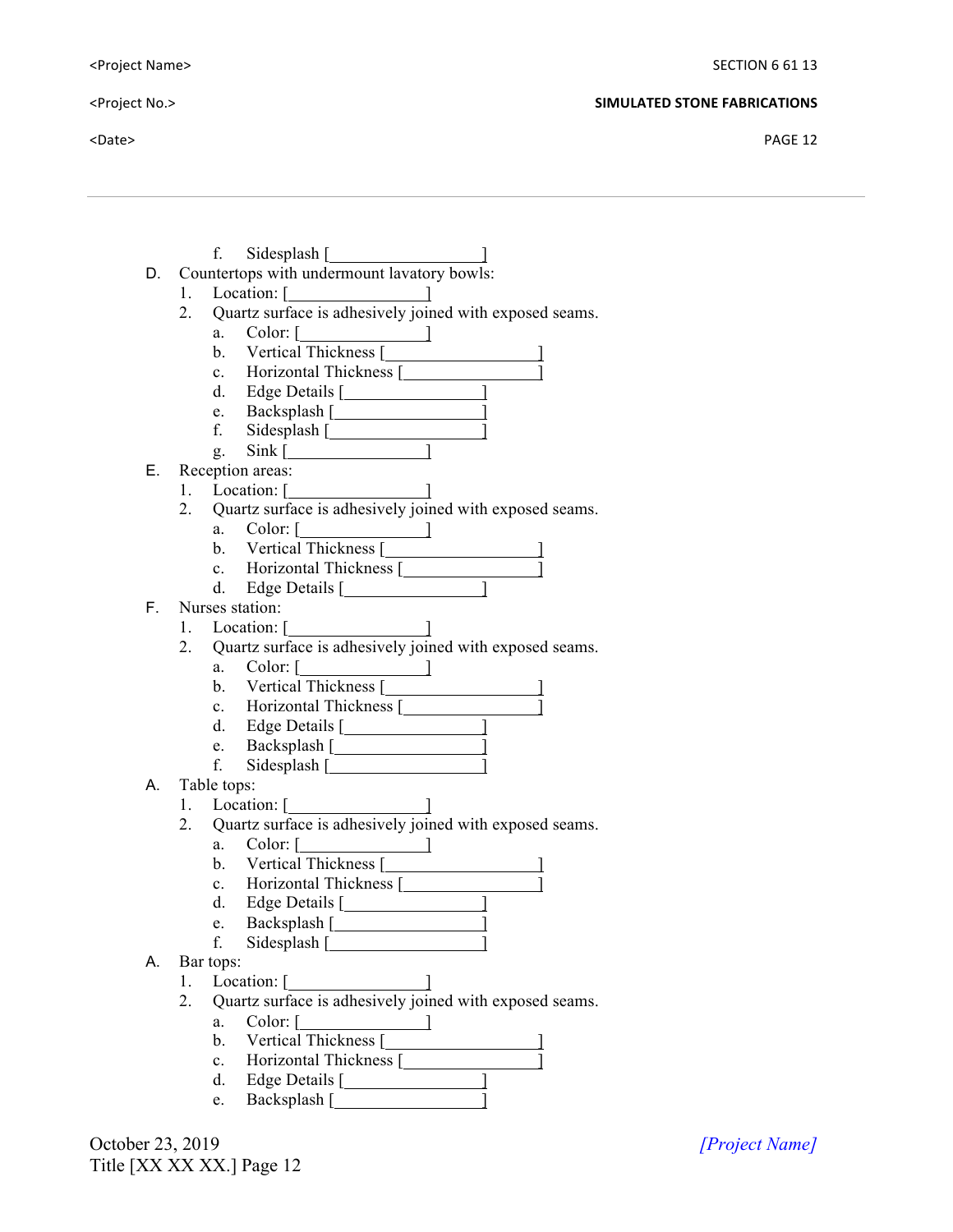$\blacktriangle$  Particles and the contract of the contract of the contract of the contract of the contract of the contract of the contract of the contract of the contract of the contract of the contract of the contract of the contra

- f. Sidesplash  $\lceil$
- g. Sink [  $\qquad$  ] add text for integrated undermount and send out
- B. Cafeteria surfaces hot:
	- 1. Refer to Corian® Design fabrication and design recommendations.
		- a. Quartz surface is intended to be a decorative material.
			- 1) All equipment should be independently supported by the substructure, not the quartz surface.
		- b. Quartz surface is adhesively joined with exposed seams.
		- c. Provide expansion joints in countertop as detailed on the drawings.
		- d. Make cutouts to templates furnished by the equipment manufacturer.
		- e. Reinforce edges and cutouts as recommended by Corian® Design.
		- f. Provide insulation between material and adjacent hot water pans and food warmers.
		- g. Thermally isolate hot applications from cold.
		- h. Provide venting of cabinets as required.
	- 2. Location: [*Martion* **Leading 1**
	- 3. Color: [ **]**
	- 4. Vertical Thickness [*Wereleff* **]**
	- 5. Horizontal Thickness [
	- 6. Edge Details [**1989**
	- 7. Backsplash [ ]
	- 8. Sidesplash [ ]
- C. Cafeteria surfaces cold:
	- 1. Refer to manufacturer's food service design recommendations.
	- 2. Quartz surface is intended to be a decorative material.
		- a. All equipment should be independently supported by the substructure, not the quartz surface.
	- 3. Quartz surface is adhesively joined with exposed seams.
	- 4. Provide expansion joints in countertop as detailed on the drawings.
	- 5. Make cutouts to templates furnished by the equipment manufacturer.
	- 6. Reinforce edges and cutouts as recommended by the quartz surface manufacturer.
	- 7. Provide insulation between material and adjacent cold surfaces.
	- 8. Thermally isolate hot applications from cold.
	- 9. Location: [*\_\_\_\_\_\_\_\_\_\_\_\_*]
		- a. Color: [ ]
		- b. Vertical Thickness [
		- c. Horizontal Thickness [ ]
		- d. Edge Details [
		- e. Seam Width  $[$
		- f. Backsplash [1888]
		- g. Sidesplash [ ]
- A. Vanity tops with integrated Corian® Solid Surface lavatory bowls:
	- 1. Location: [<u>2001]</u>
	- 2. Follow manufacturer's recommendations to obtain a smooth transition between adhesively joined top and lavatory bowl.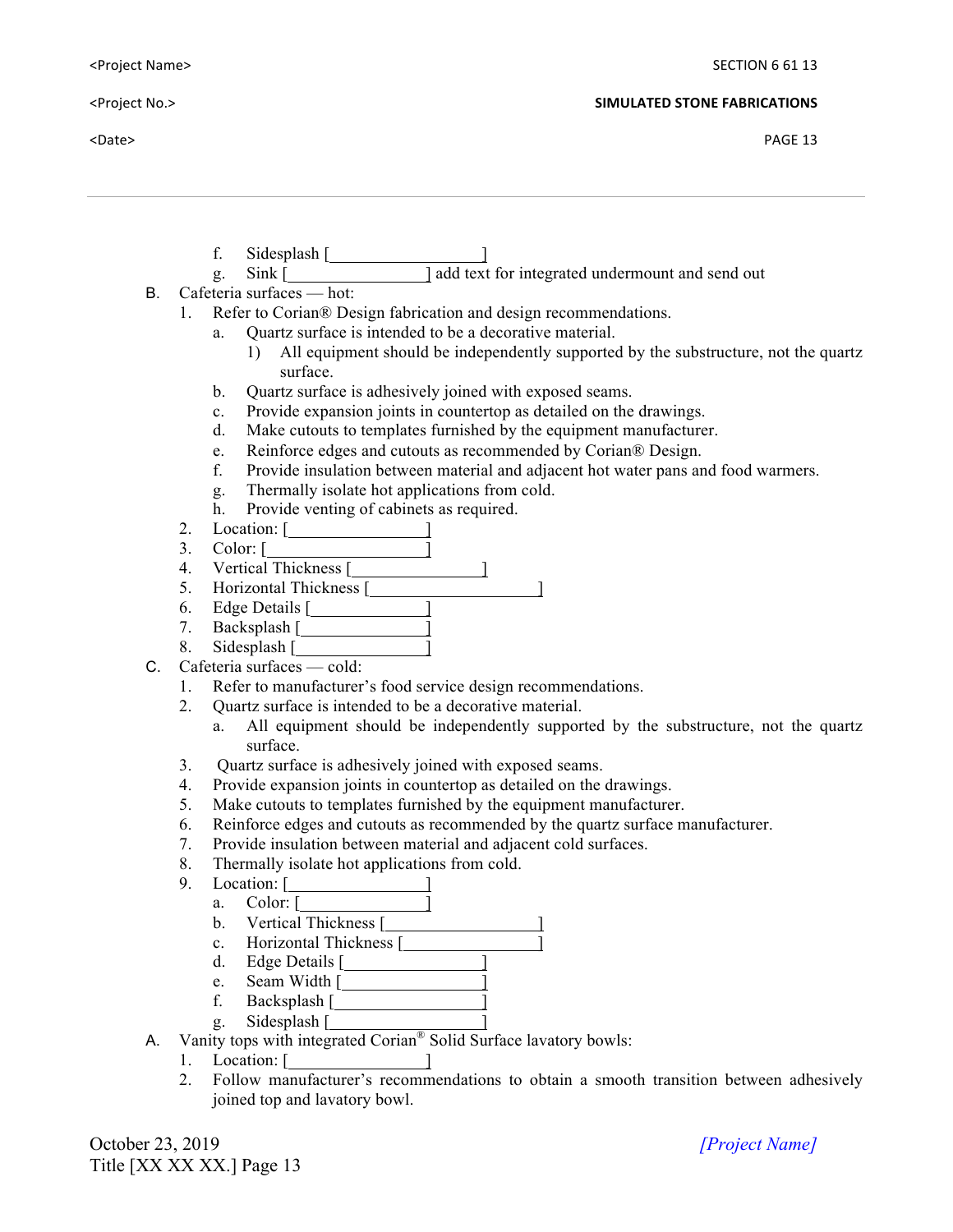$\epsilon$ Date> PAGE 14

- 3. Quartz surface is adhesively joined with exposed seams.
	- a. Color: [ ]
	- b. Vertical Thickness [
	- c. Horizontal Thickness [
	- d. Edge Details [ ]
	- e. Backsplash [*1820* ]
	- f. Sidesplash  $\lceil$ g. Sink [ ]
- B. Vanity tops and undermount lavatory bowls: insert hidden test insert top mount vanity bowls
	- 1. Location: [
	- 2. Follow manufacturer's recommendations to obtain a smooth transition between adhesively joined top and lavatory bowl.
	- 3. Quartz surface is adhesively joined with exposed seams.
		- a. Color:  $\begin{bmatrix} \end{bmatrix}$
		- b. Vertical Thickness [ <u>[</u>
		- c. Horizontal Thickness [
		- d. Edge Details [*\_\_\_\_\_\_\_\_\_\_\_\_\_\_\_*
		- e. Backsplash [ ]
		- f. Sidesplash  $\lceil$
		- g. Sink [ <u>\_\_\_\_\_\_\_\_\_</u> ]
- C. Vanity tops and undermount lavatory bowls:
	- 1. Location: [ ]
	- 2. Quartz surface is adhesively joined with exposed seams.
		- a. Color: [ ]
		- b. Vertical Thickness [
		- c. Horizontal Thickness [
		- d. Edge Details [ ]
		- e. Backsplash [ <u>]</u>
		- f. Sidesplash [ ]
		- g. Sink [<u>2007]</u>
	- 3. Vanity tops and drop-in lavatory bowls:
	- 4. 1. Location: Location: [ ]
	- 5. Quartz surface is adhesively joined with exposed seams.
		- a. Color: [ ]
		- b. Vertical Thickness [
		- c. Horizontal Thickness [
		- d. Edge Details [*Martian* Edge Details [*Martian* Edge Details *Martian* Edge Details *Martian* Edge Details *Martian* Edge Details *Martian* Edge Details *Martian* Edge Details *Martian* Edge Details *Martia*
		- e. Backsplash  $[$ f. Sidesplash [ ]
		- g. Sink [ ]